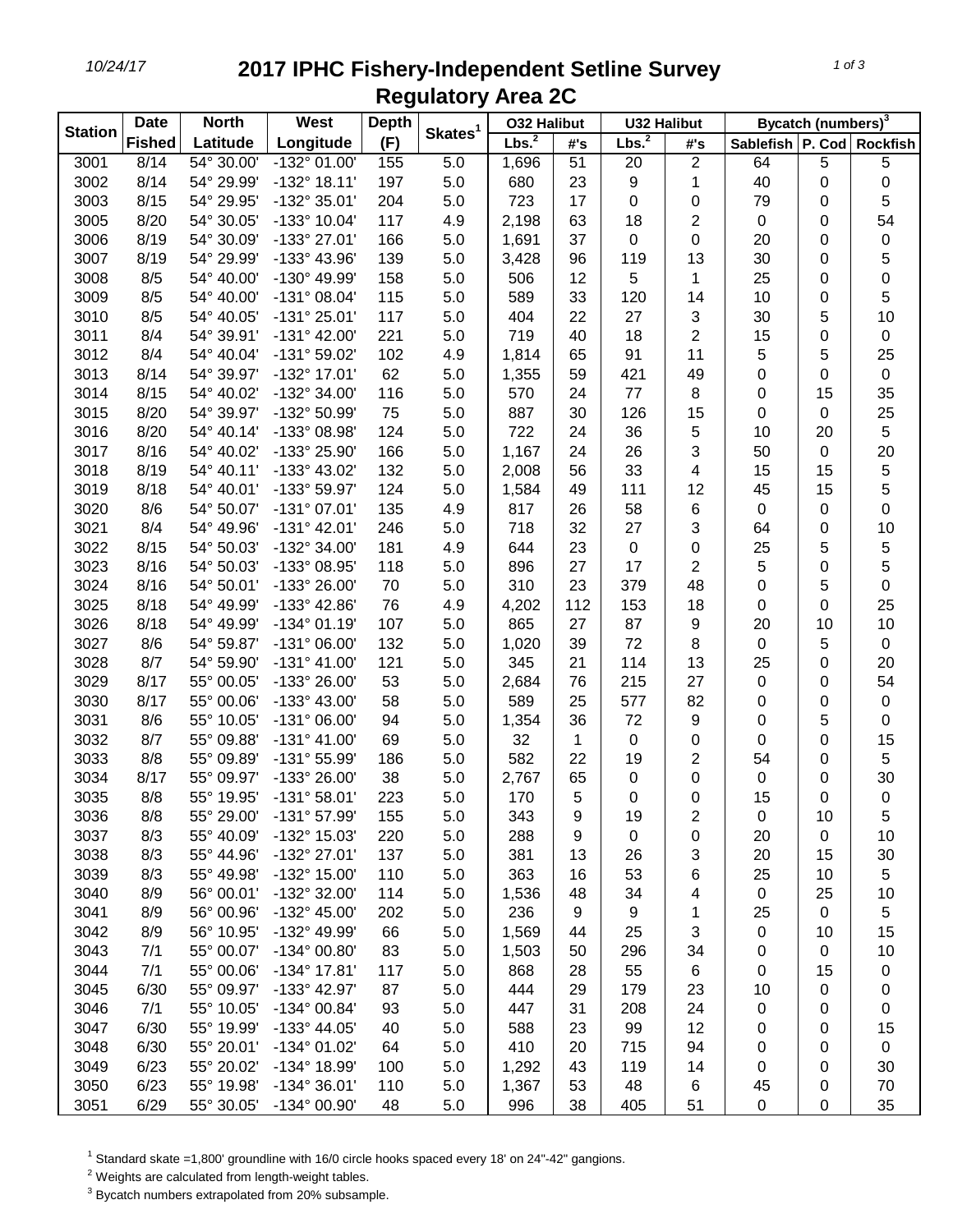## *10/24/17* **2017 IPHC Fishery-Independent Setline Survey Regulatory Area 2C**

| <b>Station</b> | <b>Date</b>   | <b>North</b> | West                  | <b>Depth</b> |                     | <b>032 Halibut</b> |                | <b>U32 Halibut</b> |                | Bycatch (numbers) <sup>3</sup> |    |             |
|----------------|---------------|--------------|-----------------------|--------------|---------------------|--------------------|----------------|--------------------|----------------|--------------------------------|----|-------------|
|                | <b>Fished</b> | Latitude     | Longitude             | (F)          | Skates <sup>1</sup> | Lbs. <sup>2</sup>  | #'s            | Lbs. <sup>2</sup>  | #'s            | Sablefish   P. Cod   Rockfish  |    |             |
| 3052           | 6/23          | 55° 30.04'   | $-134^{\circ}$ 19.15' | 90           | 5.0                 | 1,183              | 66             | 308                | 36             | 0                              | 0  | 5           |
| 3053           | 6/22          | 55° 29.92'   | -134° 36.97'          | 111          | 5.0                 | 1,520              | 75             | 253                | 30             | 45                             | 0  | 0           |
| 3054           | 6/22          | 55° 29.98'   | $-134^{\circ} 54.08'$ | 158          | 5.0                 | 1,953              | 83             | 51                 | 6              | 59                             | 0  | 0           |
| 3055           | 6/29          | 55° 40.04'   | -134° 00.52'          | 104          | 5.0                 | 1,625              | 81             | 265                | 30             | 0                              | 0  | 55          |
| 3056           | 6/29          | 55° 40.07'   | -134° 18.91'          | 114          | 5.1                 | 575                | 28             | 26                 | 3              | 5                              | 0  | 35          |
| 3057           | 6/22          | 55° 40.03'   | -134° 36.88'          | 111          | 5.0                 | 1,565              | 58             | 81                 | 10             | 5                              | 5  | $\pmb{0}$   |
| 3058           | 6/22          | 55° 40.00'   | -134° 54.91'          | 108          | 5.0                 | 2,567              | 85             | 176                | 21             | 30                             | 0  | 50          |
| 3059           | 6/28          | 55° 49.96'   | -133° 26.08'          | 42           | 5.0                 | 89                 | 3              | 27                 | 3              | 0                              | 0  | 0           |
| 3060           | 6/28          | 55° 50.01'   | $-133^{\circ}$ 44.01' | 68           | 5.0                 | 726                | 33             | 74                 | 9              | 0                              | 0  | 30          |
| 3061           | 6/28          | 55° 49.99'   | $-134^{\circ}$ 01.91' | 146          | 5.1                 | 1,586              | 59             | 14                 | 3              | 30                             | 5  | 30          |
| 3062           | 6/20          | 55° 49.99'   | $-134^{\circ}37.19'$  | 84           | 5.0                 | 2,011              | 54             | 113                | 13             | $\pmb{0}$                      | 0  | 30          |
| 3063           | 6/21          | 55° 49.97'   | -134° 55.05'          | 101          | 5.0                 | 2,114              | 61             | 102                | 13             | 0                              | 0  | 25          |
| 3064           | 6/21          | 55° 50.07'   | -135° 12.84'          | 126          | 5.0                 | 2,433              | 94             | 116                | 13             | 25                             | 0  | 20          |
| 3065           | 6/28          | 55° 55.03'   | -133° 34.86'          | 42           | 5.0                 | 357                | 12             | 17                 | $\overline{2}$ | $\pmb{0}$                      | 0  | 30          |
| 3066           | 6/20          | 56° 00.00'   | -134° 02.02'          | 54           | 5.1                 | 1,122              | 59             | 378                | 47             | 0                              | 0  | 5           |
| 3067           | 6/20          | 56° 00.03'   | -134° 19.95'          | 49           | 5.1                 | 1,566              | 48             | 436                | 57             | 0                              | 5  | 20          |
| 3068           | 6/20          | 56° 00.01'   | $-134^{\circ}38.18'$  | 207          | 5.0                 | 2,953              | 89             | 81                 | 10             | 65                             | 0  | 10          |
| 3069           | 6/21          | 56° 00.02'   | -134° 54.98'          | 196          | 5.0                 | 1,600              | 50             | 17                 | 2              | 25                             | 0  | 25          |
| 3070           | 6/21          | 56° 00.01'   | -135° 13.05'          | 199          | 5.0                 | 1,562              | 55             | 104                | 11             | 55                             | 0  | 30          |
| 3071           | 6/27          | 56° 10.13'   | $-133^{\circ}$ 44.01' | 180          | 5.0                 | 628                | 30             | 96                 | 10             | 10                             | 0  | $\pmb{0}$   |
| 3072           | 6/19          | 56° 09.99'   | -134° 19.97'          | 75           | 5.0                 | 2,229              | 112            | 372                | 45             | 0                              | 15 | 10          |
| 3073           | 6/15          | 56° 09.92'   | -134° 38.03'          | 140          | 5.0                 | 1,523              | 57             | 111                | 12             | 25                             | 10 | 5           |
| 3074           | 6/15          | 56° 09.98'   | $-134^{\circ}56.19'$  | 101          | 5.0                 | 1,982              | 88             | 409                | 50             | 60                             | 0  | 10          |
| 3075           | 6/16          | 56° 10.01'   | -135° 13.79'          | 155          | 5.0                 | 1,057              | 41             | 21                 | 3              | 80                             | 0  | $\mathbf 0$ |
| 3076           | 6/27          | 56° 20.06'   | -133° 43.77'          | 108          | 4.9                 | 113                | $\overline{2}$ | 0                  | 0              | 5                              | 0  | 5           |
| 3077           | 6/19          | 56° 20.01'   | -134° 20.02'          | 87           | 5.0                 | 774                | 31             | 190                | 24             | 0                              | 30 | 10          |
| 3078           | 6/15          | 56° 20.03'   | -134° 55.90'          | 56           | 5.0                 | 2,290              | 45             | 170                | 24             | 0                              | 0  | 35          |
| 3079           | 6/16          | 56° 19.97'   | -135° 13.89'          | 86           | 5.0                 | 867                | 42             | 212                | 26             | 0                              | 0  | 5           |
| 3080           | 6/16          | 56° 19.99'   | -135° 31.88'          | 110          | 5.0                 | 986                | 53             | 174                | 21             | 35                             | 20 | $\mathbf 0$ |
| 3081           | 6/27          | 56° 29.12'   | $-133^{\circ}$ 44.00' | 43           | 5.1                 | 531                | 18             | 0                  | 0              | 0                              | 25 | 5           |
| 3082           | 6/19          | 56° 30.15'   | -134° 20.05'          | 53           | 5.0                 | 676                | 36             | 498                | 64             | 0                              | 0  | $\pmb{0}$   |
| 3083           | 6/14          | 56° 29.98'   | $-135°$ 15.17'        | 58           | 5.0                 | 1,142              | 54             | 513                | 67             | 0                              | 0  | 10          |
| 3084           | 6/14          | 56° 30.01'   | -135° 32.95'          | 81           | 5.0                 | 1,238              | 56             | 133                | 17             | 0                              | 0  | 95          |
| 3085           | 6/14          | 56° 39.99'   | -135° 15.07'          | 22           | 5.1                 | 1,522              | 38             | 20                 | 2              | 0                              | 0  | $\pmb{0}$   |
| 3086           | 6/13          | 56° 39.98'   | -135° 34.16'          | 73           | 5.1                 | 2,117              | 69             | 206                | 27             | 0                              | 0  | 61          |
| 3087           | 6/13          | 56° 40.01'   | $-135^{\circ}$ 52.14' | 130          | 5.1                 | 1,151              | 54             | 83                 | 9              | 30                             | 0  | 20          |
| 3088           | 5/28          | 56° 50.00'   | -132° 50.34'          | 113          | 5.1                 | 351                | 12             | 60                 | 8              | 10                             | 0  | 0           |
| 3089           | 6/13          | 56° 50.02'   | -135° 51.93'          | 103          | 5.1                 | 685                | 35             | 167                | 19             | 5                              | 0  | 10          |
| 3090           | 5/28          | 56° 57.01'   | -132° 57.86'          | 72           | 5.0                 | 395                | 15             | 82                 | 10             | 0                              | 0  | 0           |
| 3091           | 5/29          | 57° 00.00'   | $-134^{\circ} 21.17'$ | 189          | 5.0                 | 1,660              | 105            | 251                | 30             | 20                             | 10 | 0           |
| 3092           | 6/10          | 57° 00.01'   | $-136^{\circ}$ 00.22' | 55           | 5.0                 | 1,614              | 55             | 424                | 52             | 0                              | 0  | 25          |
| 3093           | 5/28          | 57° 03.03'   | -133° 04.95'          | 75           | 5.0                 | 296                | 10             | 17                 | $\overline{2}$ | 0                              | 0  | 0           |
| 3094           | 5/29          | 57° 10.01'   | -133° 44.98'          | 181          | 5.0                 | 1,906              | 113            | 387                | 44             | 10                             | 0  | 0           |
| 3095           | 5/29          | 57° 09.97'   | -134° 03.23'          | 158          | 5.0                 | 1,718              | 94             | 258                | 31             | 10                             | 25 | 0           |
| 3096           | 5/30          | 57° 09.91'   | -134° 39.97'          | 194          | 5.0                 | 522                | 15             | 52                 | 6              | 0                              | 0  | 20          |
| 3097           | 6/10          | 57° 10.01'   | -135° 53.95'          | 36           | 5.1                 | 1,098              | 27             | 118                | 17             | 0                              | 0  | 35          |
| 3098           | 6/10          | 57° 10.01'   | $-136°$ 12.15'        | 115          | 5.0                 | 1,565              | 88             | 222                | 25             | 0                              | 15 | 0           |
| 3099           | 5/31          | 57° 20.01'   | -133° 25.84'          | 74           | 5.0                 | 60                 | 2              | 0                  | 0              | 0                              | 0  | 0           |
| 3100           | 5/31          | 57° 19.98'   | -133° 44.83'          | 194          | 5.0                 | 2,438              | 127            | 260                | 29             | 5                              | 10 | 0           |
| 3102           | 6/9           | 57° 19.91'   | -135° 54.99'          | 46           | 5.0                 | 580                | 16             | 22                 | 4              | 0                              | 15 | 0           |

<sup>1</sup> Standard skate =1,800' groundline with 16/0 circle hooks spaced every 18' on 24"-42" gangions.

Weights are calculated from length-weight tables.

Bycatch numbers extrapolated from 20% subsample.